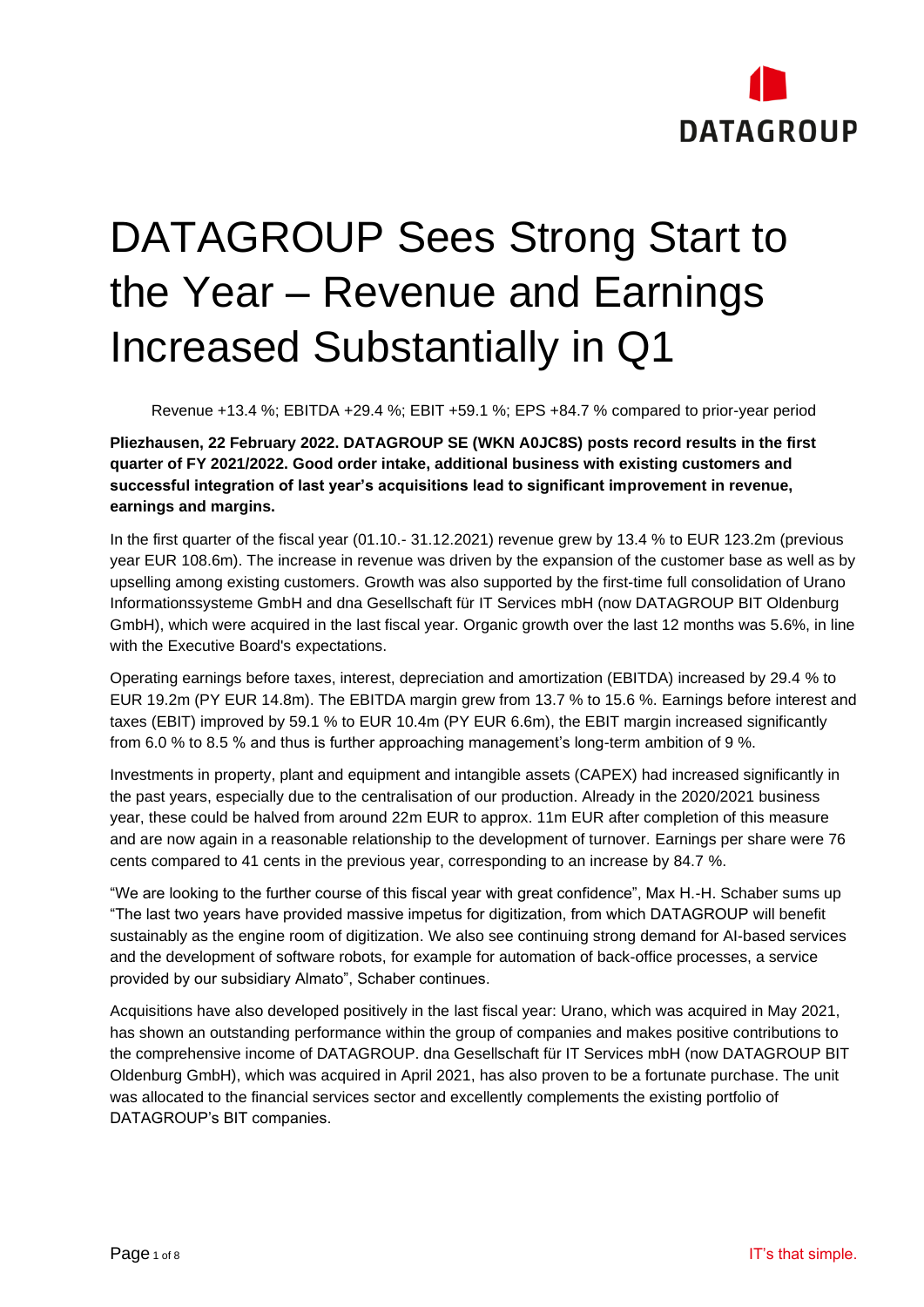

### **CORBOX ENSURES STABLE ORDER INTAKE**

In the first quarter of FY 2021/2022, DATAGROUP has acquired 6 new customers and was able to upsell products to 10 existing customers on the basis of the CORBOX. This has led to 18 contract renewals. CORBOX is a modular and combinable suite of IT services covering all areas of IT operations in companies. Thanks to standardization and highest quality standards, DATAGROUP makes IT simple for its customers. Overall, more than 80 % of gross margin are generated by long-term contracts with terms of between three and seven years. This ensures planning certainty and sustainability for the business.

Traditionally, an outlook for the fiscal year will be provided at the Annual General Meeting which this year will be hosted on 10 March. Shareholders can only participate virtually due to the pandemic. For comprehensive information on the Annual General Meeting please visit www.datagroup.de/en/annual-general-meeting.

DATAGROUP offers a conference on the quarterly figures with the Management Board. This will take place on 22 February 2022, at 11:00 am. You can register for the conference under the following link: https://attendee.gotowebinar.com/register/8685991645446236171. We will provide a recording of the webcast afterwards.

#### **FINANCIAL CALENDAR**

| 02./04.03.2022 | Virtual Roadshow Berenberg Bank                           |
|----------------|-----------------------------------------------------------|
| 04.03.2021     | <b>Annual General Meeting</b>                             |
| 30.03.2022     | Pareto Securities, TechIT Conference                      |
| 11.-13.05.2022 | <b>HAIB Stock Picker Summit, Berlin</b>                   |
| 19.05.2022     | Stifel SMID Cap Forum, Frankfurt                          |
| 23.-25.05.2022 | Spring Conference, Frankfurt                              |
| 23.-25.05.2022 | Berenberg Conference USA 2022, Tarrytown                  |
| 24.05.2022     | Publication of Q2 and H1 Results                          |
| 01.-02.06.2022 | <b>Quirin Champions Conference</b>                        |
| 22.-23.06.2022 | Stifel 2022 International Technology Conference, New York |
| 23.08.2022     | <b>Publication of Q3 Results</b>                          |
| 17.-18.10.2022 | CF&B European Midcap Event, Paris                         |
| 22.11.2022     | <b>Publication of Preliminary Full-Year Results</b>       |

### **ABOUT DATAGROUP**

DATAGROUP is one of the leading German IT service companies. Some 3,500 employees at locations across Germany design, implement, and operate IT infrastructures and business applications such as SAP. With its CORBOX product, DATAGROUP is a full-service provider, supporting global IT workplaces for medium and large enterprises as well as public authorities. The company is growing organically and through acquisitions.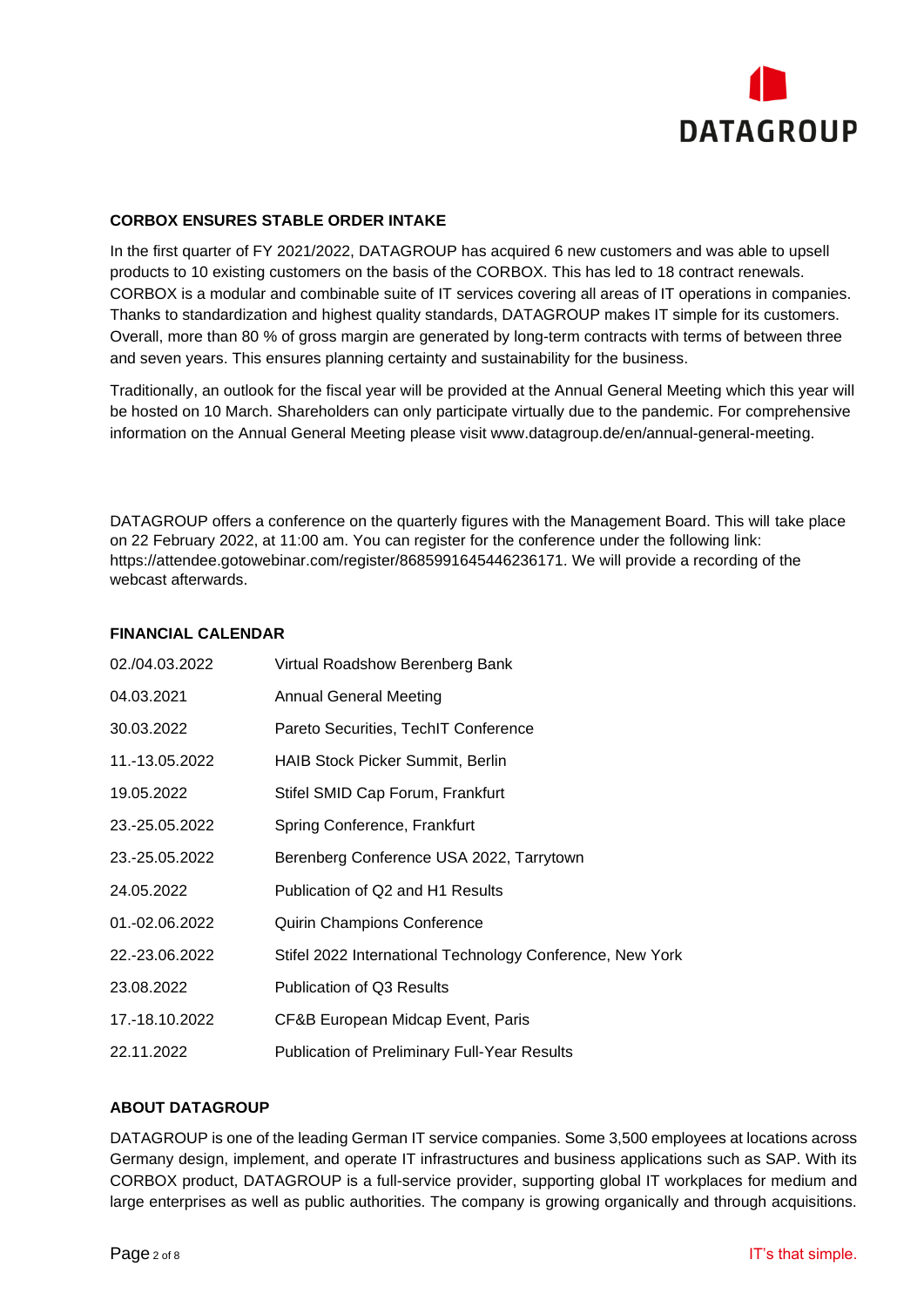

The acquisitions strategy is particularly noted for its optimal integration of new companies. DATAGROUP is actively participating in the IT service market's consolidation process with its "buy and turn around" and its "buy and build" strategy.

### **CONTACT**

Claudia Erning Investor Relations T +49 7127 970-015 [claudia.erning@datagroup.de](mailto:claudia.erning@datagroup.de)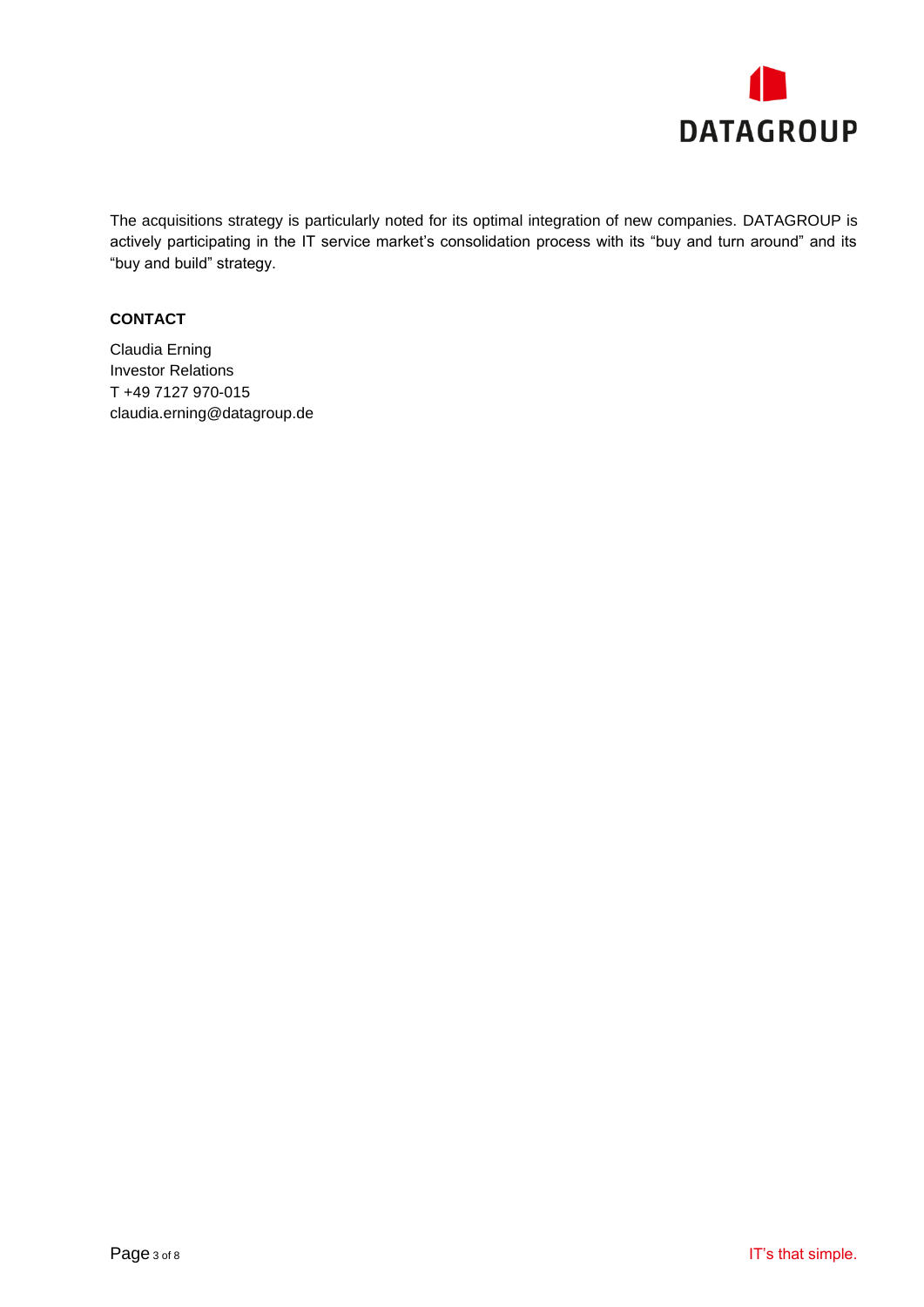

# Overview of Key Figures

| Figures in TEUR                                     |          |                             |         | Q1                  |         | Q1                  |
|-----------------------------------------------------|----------|-----------------------------|---------|---------------------|---------|---------------------|
| <b>Revenues</b>                                     | 14,546   | <b>Changes YoY</b><br>13.4% | 123,162 | 2021/2022<br>100.0% | 108,616 | 2020/2021<br>100.0% |
| Therof services and maintenance                     | 15,759   | 18.2%                       | 102,349 | 83.1%               | 86,590  | 79.7%               |
| Thereof trade                                       | $-875$   | $-4.0%$                     | 20,957  | 17.0%               | 21,832  | 20.1%               |
| Therof other/consolidation                          | $-338$   | $-174.2%$                   | $-144$  | $-0.1%$             | 194     | 0.2%                |
| Other own work capitalised                          | 129      | 35.0%                       | 498     | 0.4%                | 369     | 0.3%                |
| Change in capitalized contractual costs             | $-1,497$ | $-236.1%$                   | $-863$  | $-0.7%$             | 634     | 0.6%                |
| <b>Total revenues</b>                               | 13,178   | 12.0%                       | 122,797 | 99.7%               | 109,619 | 100.9%              |
| Material expenses / Expenses for purchased services | 3,510    | 8.5%                        | 44,839  | 36.4%               | 41,329  | 38.1%               |
| <b>Gross profit</b>                                 | 9,668    | 14.2%                       | 77,958  | 63.3%               | 68,290  | 62.9%               |
| Personnel expenses                                  | 5.791    | 11.9%                       | 54,529  | 44.3%               | 48,738  | 44.9%               |
| Other income etc.                                   | 834      | 42.8%                       | 2,783   | 2.3%                | 1,949   | 1.8%                |
| Other expenses etc.                                 | 346      | 5.2%                        | 6,998   | 5.7%                | 6,652   | 6.1%                |
| <b>EBITDA</b>                                       | 4,365    | 29.4%                       | 19,214  | 15.6%               | 14,849  | 13.7%               |
| Depreciation from PPA                               | 391      | 33.5%                       | 1,557   | 1.3%                | 1,166   | 1.1%                |
| Other depreciation                                  | 101      | 1.4%                        | 7,231   | 5.9%                | 7,130   | 6.6%                |
| <b>EBIT</b>                                         | 3,873    | 59.1%                       | 10,426  | 8.5%                | 6,553   | 6.0%                |
| <b>Financial result</b>                             | $-17$    | 3.0%                        | $-576$  | $-0.5%$             | $-559$  | $-0.5%$             |
| <b>EBT</b>                                          | 3,856    | 64.3%                       | 9,850   | 8.0%                | 5,994   | 5.5%                |
| Taxes on income and profit                          | 940      | 36.8%                       | 3,493   | 2.8%                | 2,553   | 2.4%                |
| Net income                                          | 2,916    | 84.7%                       | 6,357   | 5.2%                | 3,441   | 3.2%                |
| Shares (in 1.000 pieces)                            |          |                             | 8,331   |                     | 8,331   |                     |
| Plus treasury shares<br>(in 1,000 pieces)           |          |                             | 18      |                     | 18      |                     |
| <b>EPS</b>                                          | 0.35     | 84.7%                       | 0.76    |                     | 0.41    |                     |
| Tax rate                                            |          |                             | 35.5%   |                     | 42.6%   |                     |

| Figures in TEUR            |         | 31.12.2021       | 30.09.2021 |
|----------------------------|---------|------------------|------------|
| <b>Balance sheet total</b> | 438,356 | 431,783          |            |
| <b>Equity</b>              | 100,083 | 94,297           |            |
| Equity ratio (in %)        |         | 22.8<br>21.8     |            |
| Net debt                   |         | 69,104<br>87,520 |            |
| Net debt to EBITDA         |         | 0.9<br>1.3       |            |
|                            |         |                  |            |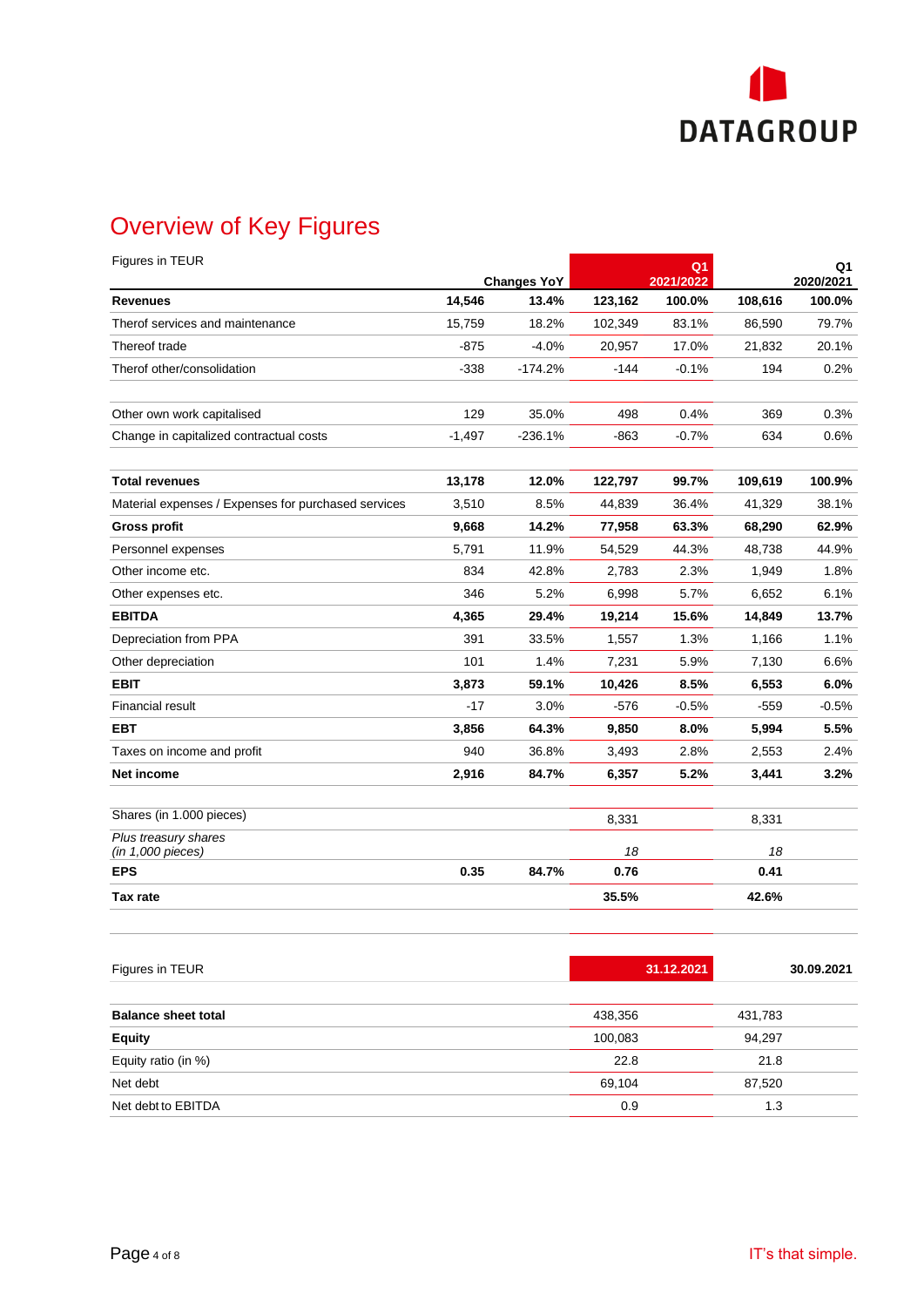

# Consolidated Balance Sheet

| Figures in EUR                                           | 31.12.2021     | 30.09.2021     |
|----------------------------------------------------------|----------------|----------------|
| <b>ASSETS</b>                                            |                |                |
| Long-term assets                                         |                |                |
| Goodwill                                                 | 103,084,280.41 | 103,084,280.41 |
| Other intangible assets                                  | 41,109,954.93  | 43,076,480.19  |
| Property, plant and equipment                            | 61,461,449.60  | 65,149,119.73  |
| Long-term financial assets                               | 2,717,816.59   | 1,555,089.25   |
| Capitalized contractual costs                            | 14,973,952.00  | 15,836,476.57  |
| Finance leasing receivables                              | 21,715,190.36  | 23,373,608.99  |
| Claims from reinsurance coverage for pension obligations | 4,634,533.70   | 4,664,533.70   |
| Other long-term assets                                   | 1,455,628.49   | 2,373,011.80   |
| Deferred taxes                                           | 17,099,345.04  | 17,703,996.91  |
|                                                          | 268,252,151.12 | 276,816,597.55 |
| Short-term assets                                        |                |                |
| Inventories                                              | 6,255,470.11   | 3,770,189.52   |
| Contract assets                                          | 3,107,214.12   | 3,475,645.71   |
| Trade receivables                                        | 50,511,458.95  | 56,362,817.12  |
| Finance leasing receivables                              | 10,039,135.18  | 10,216,186.00  |
| Short.term financial assets                              | 1,548,132.85   | 1,674,772.65   |
| Other short-term assets                                  | 38,472,296.11  | 35,374,339.64  |
| Cash and cash equivalents                                | 60,170,596.36  | 44,091,986.09  |
|                                                          | 170,104,303.68 | 154,965,936.73 |
|                                                          | 438,356,454.80 | 431,782,534.28 |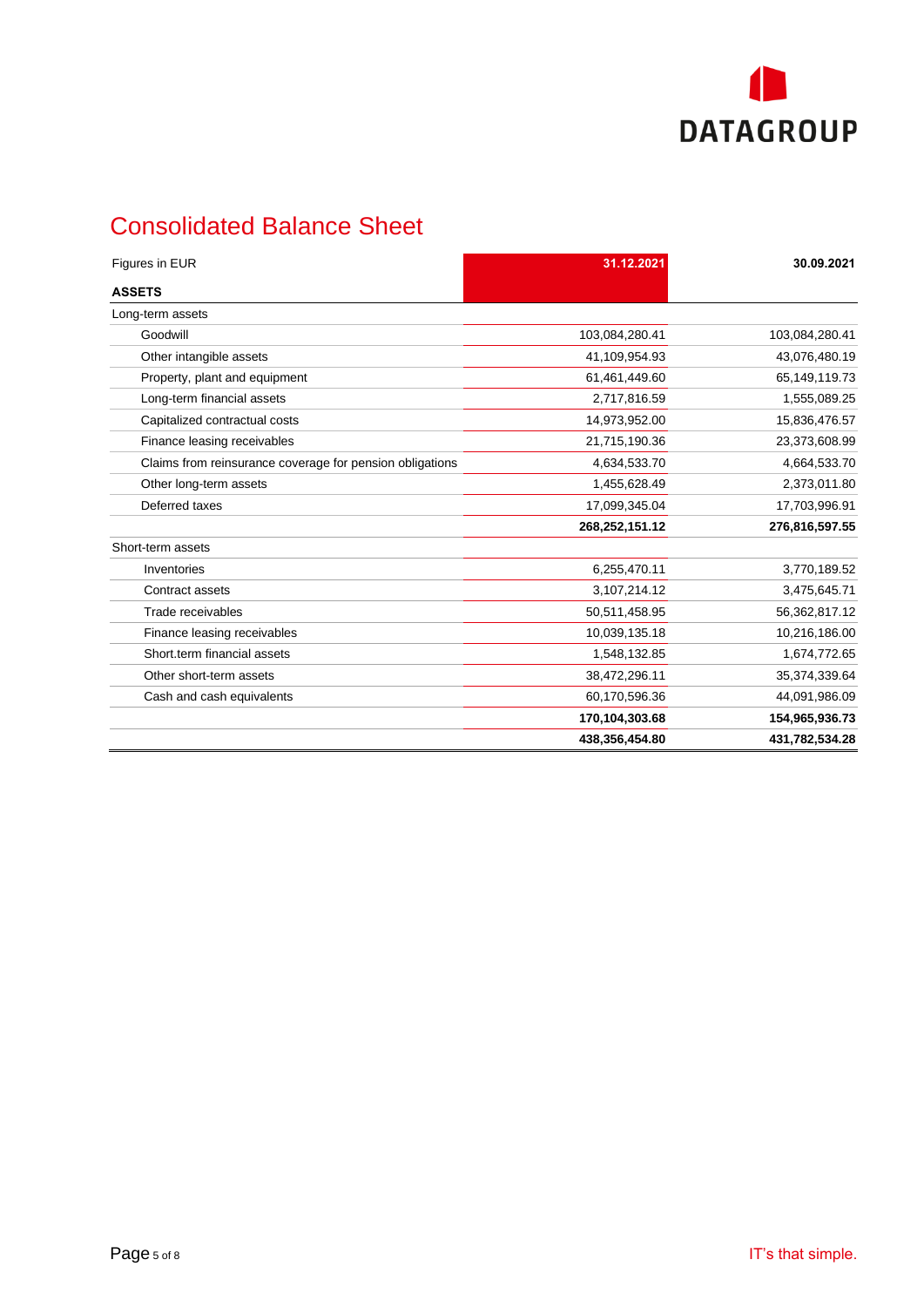

| <b>Figures in EUR</b>                           | 31.12.2021        | 30.09.2021      |
|-------------------------------------------------|-------------------|-----------------|
| <b>LIABILITIES</b>                              |                   |                 |
| <b>Equity</b>                                   |                   |                 |
| Subscribed capital                              | 8,349,000.00      | 8,349,000.00    |
| Capital reserve                                 | 32,337,372.27     | 32,337,372.27   |
| Repayment of capital                            | $-98,507.73$      | $-98,507.73$    |
| Retained earnings                               | 61,955,660.42     | 55,598,769.10   |
| Accumulated other comprehensive income          | $-2,452,254.23$   | $-1,884,668.84$ |
| Balancing item for foreign currency translation | $-8.724.22$       | $-4.587.78$     |
|                                                 | 100,082,546.51    | 94,297,377.02   |
| <b>Long-term liabilities</b>                    |                   |                 |
| Long-term financial liabilities                 | 130, 195, 738. 11 | 133,540,012.90  |
| Pension provisions                              | 65,260,230.47     | 64,037,964.78   |
| Other provisions                                | 1,132,910.93      | 1,749,993.12    |
| Other long-term liabilities                     | 29,265.65         | 28,265.65       |
| Deferred taxes                                  | 5,893,880.37      | 7,963,451.17    |
|                                                 | 202,512,025.53    | 207,319,687.62  |
| <b>Short-term liabilities</b>                   |                   |                 |
| Short-term financial liabilities                | 30,832,770.79     | 31,661,561.71   |
| <b>Other Provisions</b>                         | 15,790,625.39     | 16,426,900.08   |
| <b>Contract liabilities</b>                     | 11,641,903.33     | 13,530,734.55   |
| Trade payables                                  | 14,904,798.44     | 11,421,574.49   |
| Income tax liabilities                          | 11,580,696.51     | 9,798,742.41    |
| Other liabilities                               | 51,011,088.30     | 47,325,956.40   |
|                                                 | 135,761,882.76    | 130,165,469.64  |
|                                                 | 438,356,454.80    | 431,782,534.28  |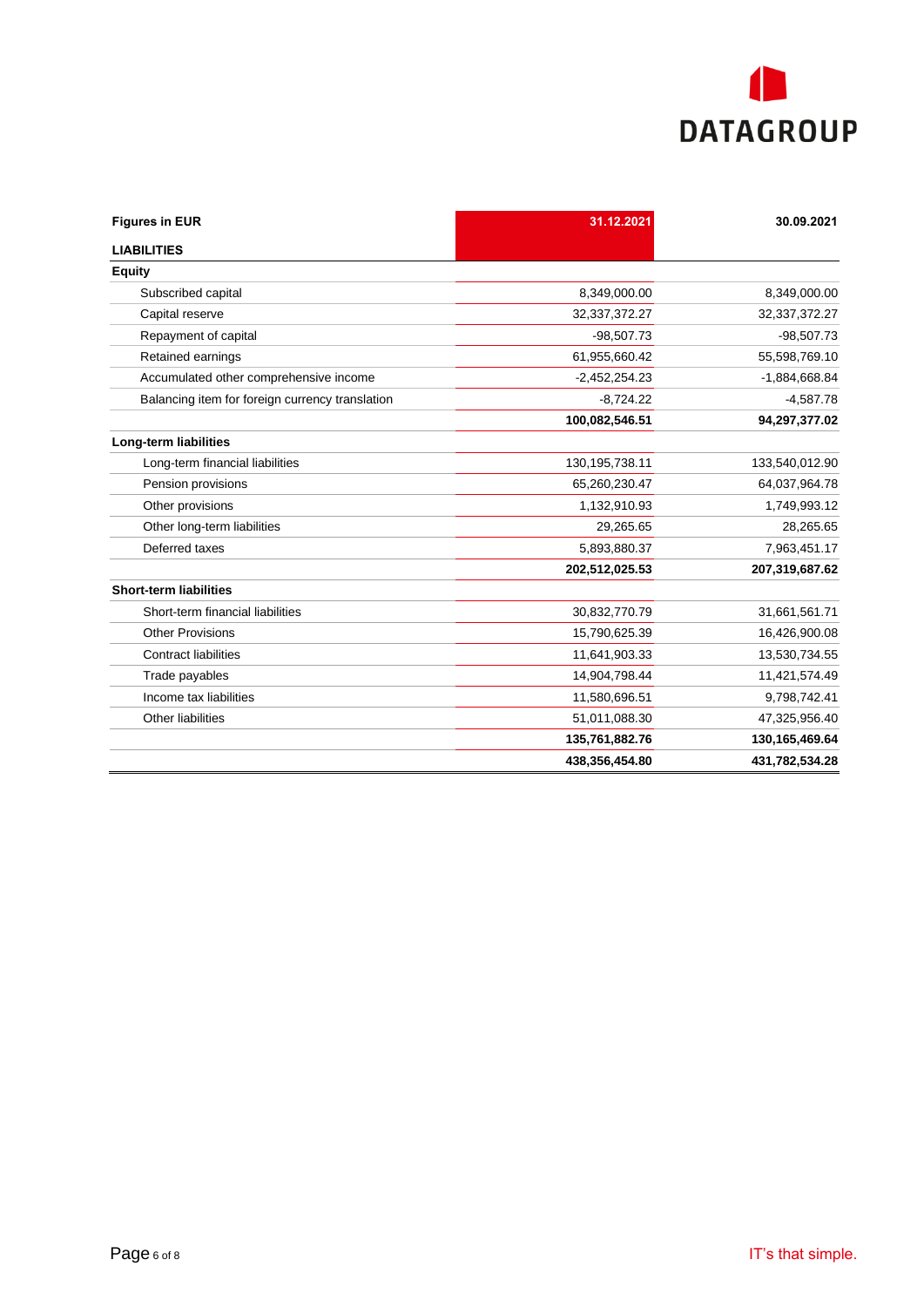

## Consolidated Income Statement

| Figures in EUR                                                               | Q <sub>1</sub><br>2021/2022 | Q1<br>2020/2021 |
|------------------------------------------------------------------------------|-----------------------------|-----------------|
| <b>Revenues</b>                                                              | 123,162,417.54              | 108,616,205.36  |
| Other own work capitalised                                                   | 497,986.41                  | 369,009.74      |
| Change in capitalized contractual costs                                      | $-862,524.57$               | 633,609.73      |
| <b>Total revenues</b>                                                        | 122,797,879.38              | 109,618,824.83  |
| Other operating income                                                       | 2,782,505.45                | 1,949,187.62    |
| Material expenses / Expenses for purchased services                          | 44,839,300.42               | 41,330,130.09   |
| Personnel expenses                                                           | 54,529,148.09               | 48,737,540.69   |
| Depreciation of property, plant and equipment and other<br>intangible assets | 8,787,819.02                | 8,295,918.16    |
| Other operating expenses                                                     | 6,998,079.99                | 6,651,885.49    |
| <b>Operating income</b>                                                      | 10,426,037.31               | 6,552,538.02    |
| Financial income                                                             | 249,163.95                  | 261,702.24      |
| <b>Financial expenses</b>                                                    | 825,185.22                  | 820,652.61      |
| <b>Financial result</b>                                                      | -576,021.27                 | -558,950.37     |
| Earnings before taxes                                                        | 9,850,016.04                | 5,993,587.65    |
| Taxes on income and profit                                                   | 3,493,124.72                | 2,552,766.67    |
| Net income                                                                   | 6,356,891.32                | 3,440,820.98    |

## Consolidated Statement of Comprehensive Income

| Figures in EUR                                     | Q <sub>1</sub><br>2021/2022 | Q1<br>2020/2021 |
|----------------------------------------------------|-----------------------------|-----------------|
| Net income                                         | 6,356,891.32                | 3,440,820.98    |
| Other earnings before taxes                        |                             |                 |
| Recalculations of defined benefit obligations      | $-814,327.70$               | -4,628,121.92   |
| Change in balancing items from currency conversion | $-4,136.44$                 | $-1,809.74$     |
| Other earnings before taxes                        | $-818,464.14$               | -4,629,931.66   |
| Income tax effects on other income                 | $-246,742.31$               | $-1,435,295.28$ |
| <b>Comprehensive income</b>                        | 5,785,169.49                | 246.184.61      |